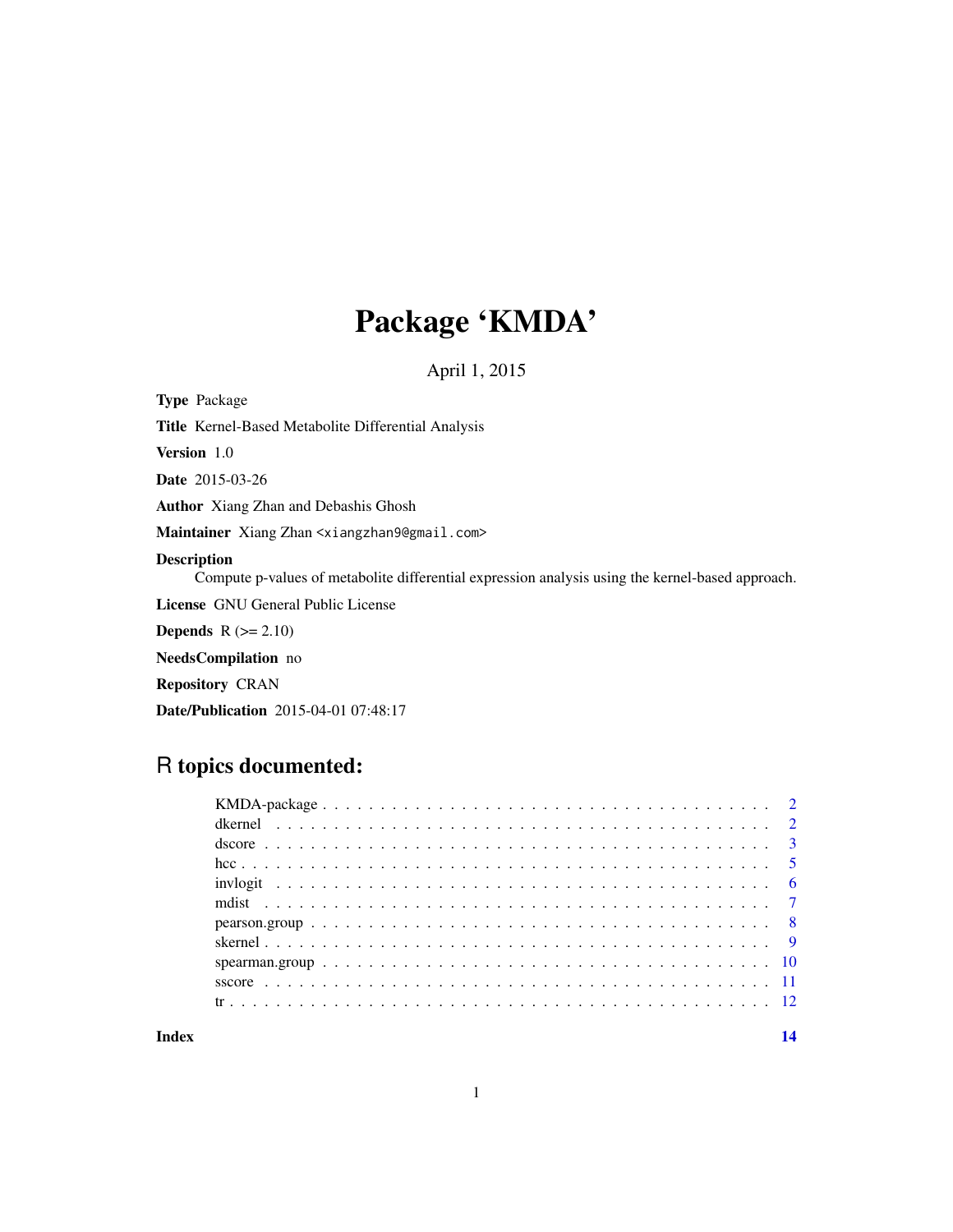This package implements a kernel-based score test in metabolomic differential analysis. In order to capture the special natural of metabolomic data, two new kernel functions are designed in this package. One is a distance-based kernel and the other is a stratified kernel. This kernel approach also allows set-level analysis. It can be use to test whether a set of metabolites (or a metabolite pathway) are differentially expressed under two conditions.

## Details

| Package:   | <b>KMDA</b>                                                                                            |
|------------|--------------------------------------------------------------------------------------------------------|
| Type:      | Package                                                                                                |
| Version:   | 1.0                                                                                                    |
| Date:      | 2015-03-26                                                                                             |
| License:   | $GPL(\geq=2)$                                                                                          |
| Functions: | dkernel calcluates the distance-based kernel.                                                          |
|            | skernel calcluates the stratified kernel.                                                              |
|            | dscore performs the distance-based kernel score test.                                                  |
|            | sscore performs the stratified kernel score test.                                                      |
|            | pearson group performs the grouping of metabolities into metabolite-set based on Pearson correlation.  |
|            | spearman.group performs the grouping of metabolites into metabolite-set based on Spearman correlation. |

#### Author(s)

Xiang Zhan and Debashis Ghosh Maintainer: Xiang Zhan <xiangzhan9@gmail.com>

## References

Zhan, X., Patterson, A. D., & Ghosh, D. (2015). Kernel approaches for differential expression analysis of mass spectrometry-based metabolomics data. BMC Bioinformatics, 16(1), 77.

<span id="page-1-1"></span>dkernel *Distance-based Kernel*

#### Description

This function defines a distance-based kernel function.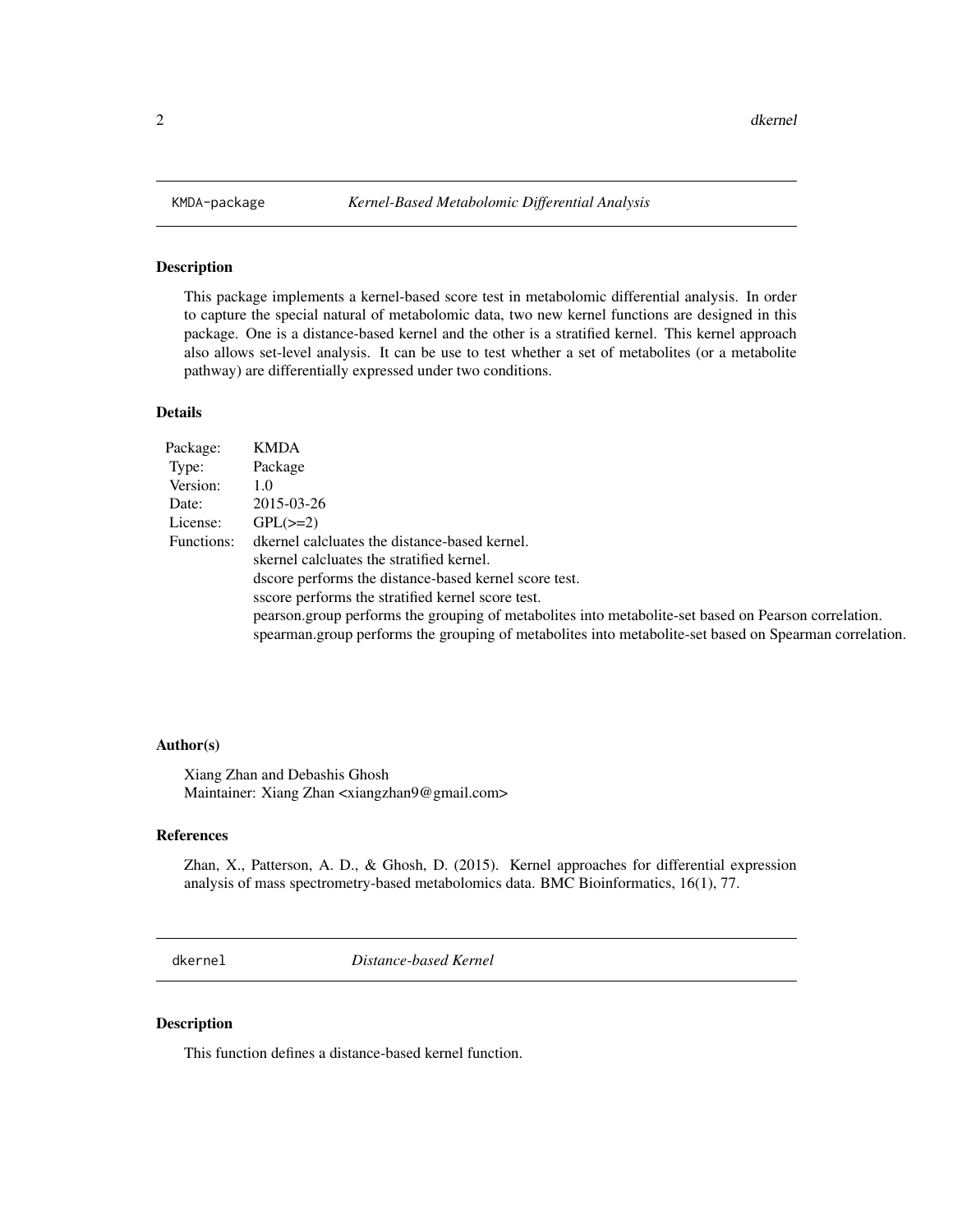#### <span id="page-2-0"></span>dscore 3

## Usage

dkernel(x, y, rho)

#### Arguments

|     | a numerical scalar or vector of metabolomic measurements.                  |
|-----|----------------------------------------------------------------------------|
| v   | a numerical scalar or vector of metabolomic measurements.                  |
| rho | a positive real number, determining the smoothness of the kernel function. |

## Details

This function calculates a distance-based kernel function *dkernel* between two metabolomic measurements x and y. It first calculates the distance between x and y (see function mdist for more details). Then the kernel function  $dkernel$  is calculated as

$$
dkernel(x,y) = exp{\frac{-mdist(x,y)^2}{\rho}}
$$

#### Value

A positive real value.

#### References

Zhan, X., Patterson, A. D., & Ghosh, D. (2015). Kernel approaches for differential expression analysis of mass spectrometry-based metabolomics data. BMC Bioinformatics, 16(1), 77.

#### See Also

[mdist](#page-6-1)

## Examples

```
x=rnorm(5)
y=rnorm(5)
dkernel(x,y,1)
```
<span id="page-2-1"></span>dscore *Distance-based Kernel Score Test*

## Description

This function test whether a metabolite-set is differentially expressed using a distance-based kernel score test.

#### Usage

dscore(x, y, lower, upper, m)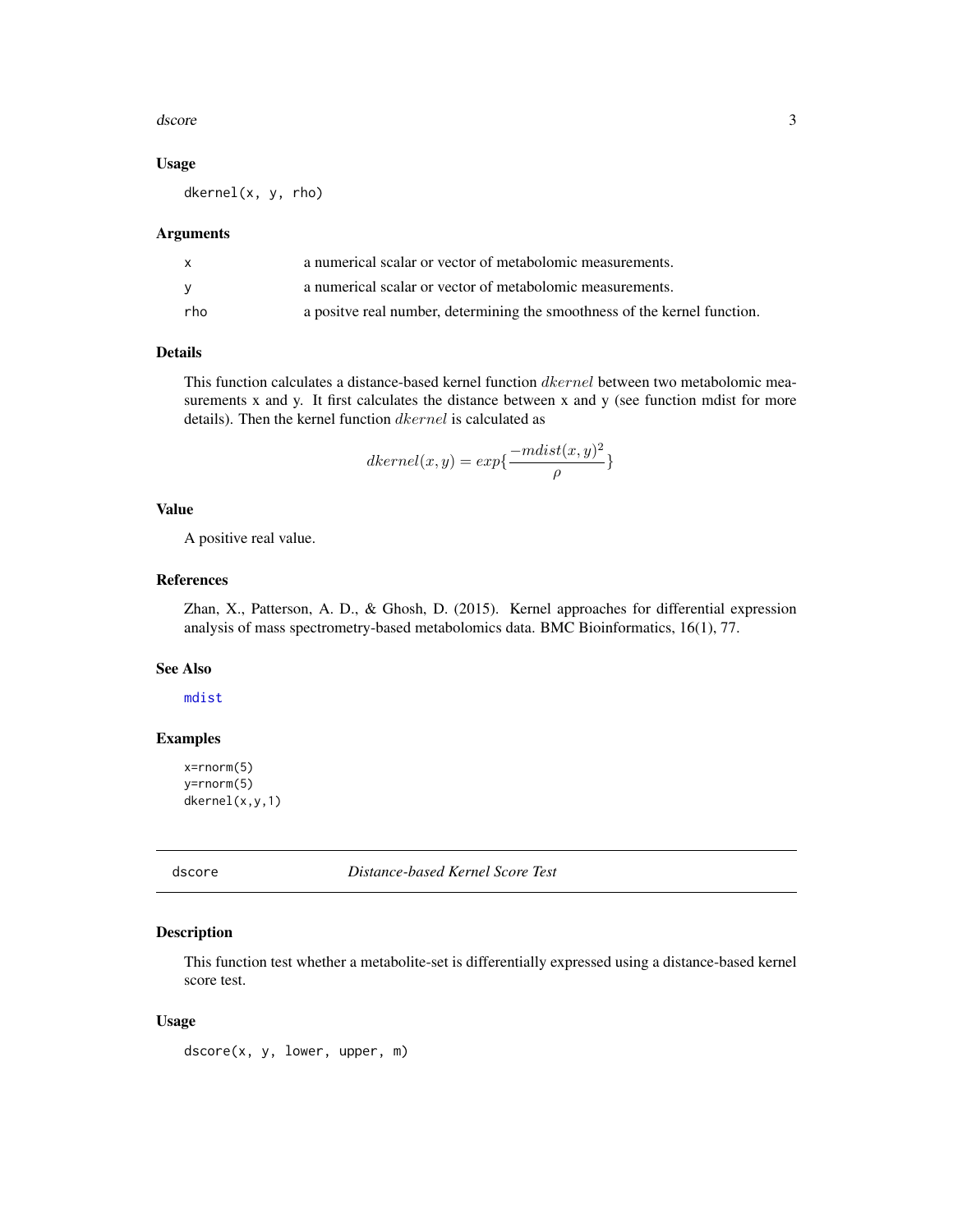#### Arguments

| x     | numeric measurements of metabolite abundance level.                           |
|-------|-------------------------------------------------------------------------------|
| ٧     | 0/1 response indicating whether a subject is a case group or a control group. |
| lower | lower bound of the kernel parameter.                                          |
| upper | upper bound of the kernel parameter.                                          |
| m     | number of grid points selected in the interval [lower, upper].                |

#### Details

Let x be a  $p \times n$  matrix, where each column is a subject, y be a  $n \times 1$  0/1 vector indicating the group label. This function tests whether this  $p$ -metabolite set is differentially expressed between two groups (more details can be found in Zhan et al. (2015)). It works in the following way.

A score test can be applied when the kernel parameter  $\rho$  is known. First, fit the null logistic model  $logit(pr(y=1)) = \hat{\beta}_0$  to get estimate of  $\beta_0$  as  $\hat{\beta}_0$ . Let  $\hat{\mu_0} = invlogit(\hat{\beta}_0)$ . Second, The  $n \times n$  kernel matrix is calculated as  $K(\rho)_{ij} = k(x_i, x_j, \rho)$ , where  $x_i$  is *i*th column in x,  $k(\cdot)$  is the distance kernel function dkernel. Third, the test statistic  $Q(\rho)$  is calculated as

$$
Q(\rho) = (y - \hat{\mu_0})^T K(\rho)(y - \hat{\mu_0}).
$$

An standardized version  $S(\rho)$  of  $Q(\rho)$  can be calculated as  $S(\rho) = [Q(\rho) - \mu_Q]/\sigma_Q$ . More details can be found in Liu et al.(2008).

When the kernel parameter  $\rho$  is not known. Suppose it takes values in [lower, upper]. Davies (1977) and Davies (1987) proposed a test based on the process  $\{S(\rho), \rho \in [lower, upper]\}.$  This test has rejection region of the form  $\{\sup_{L\leq \rho\leq U}S(\rho)>c\}$ . Using this test, an upper-bound for the p-value is given by:

$$
\Phi(-M)+V\exp(\frac{1}{2}M^2)/\sqrt{8\pi},
$$

where  $\Phi(\cdot)$  is the cumulative distribution function of standard normal density, M is the maximum of  $S(\rho)$  over the range of  $\rho$  and  $V = |S(\rho_1) - S(lower)| + |S(\rho_2) - S(\rho_1)| + \cdots + |S(upper) - S(\rho_m)|$ is the total variation of  $S(\rho)$  over the interval [lower, upper] and  $\rho_1, \ldots, \rho_m$  are m grid points in the interval [lower, upper].

#### Value

A p-value indicating whether the metabolite-set is differentially expressed or not under two conditions/groups.

#### References

Davies, R. B. (1977) Hypothesis testing when a nuisance parameter is present only under the alternative. Biometrika, 64,247-254.

Davies, R. B. (1987) Hypothesis testing when a nuisance parameter is present only under the alternative. Biometrika, 74,33-43.

Liu, D., Ghosh, D., & Lin, X. (2008). Estimation and testing for the effect of a genetic pathway on a disease outcome using logistic kernel machine regression via logistic mixed models. BMC bioinformatics, 9(1), 292.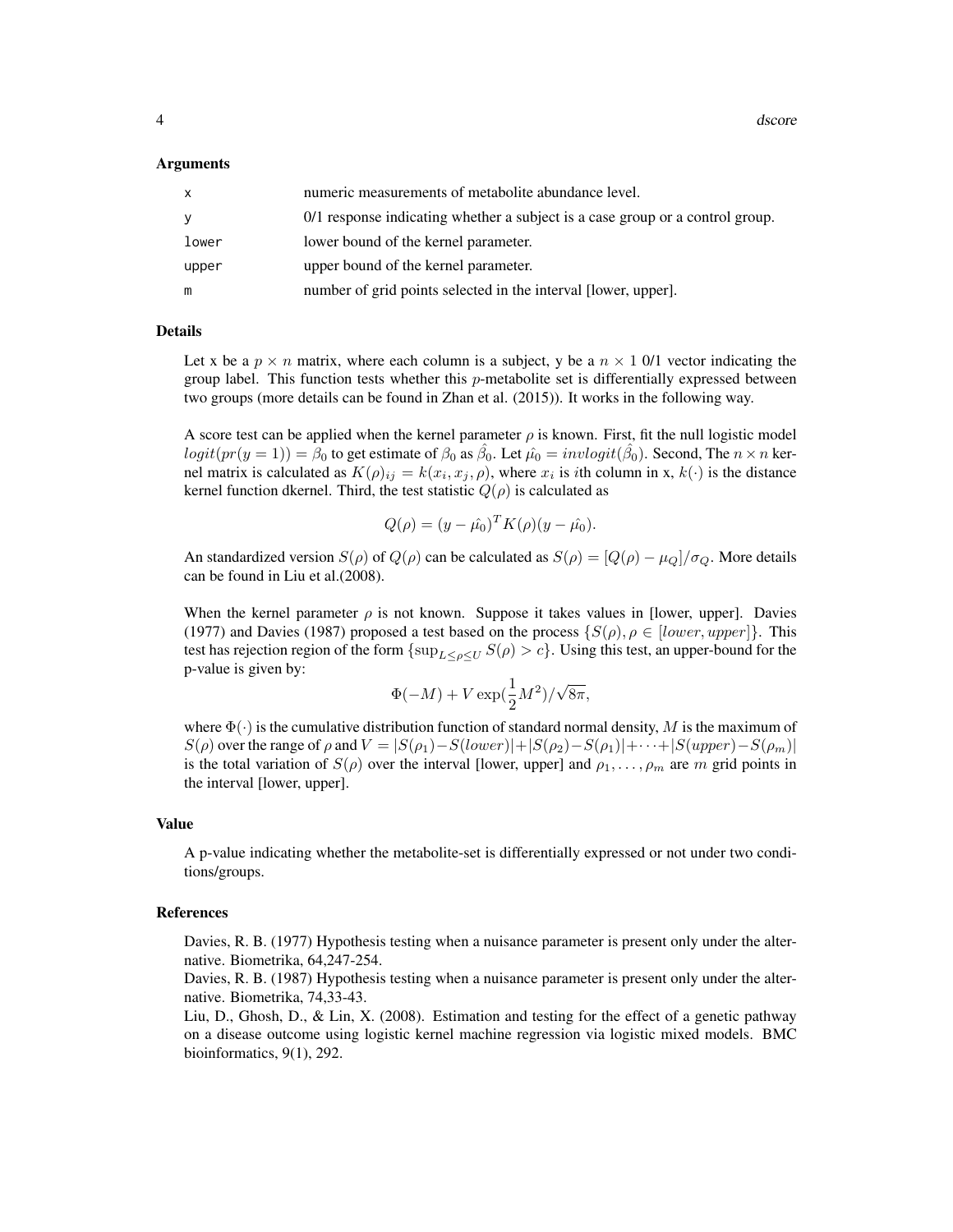<span id="page-4-0"></span>hcc 5 and 5 and 5 and 5 and 5 and 5 and 5 and 5 and 5 and 5 and 5 and 5 and 5 and 5 and 5 and 5 and 5 and 5 and 5 and 5 and 5 and 5 and 5 and 5 and 5 and 5 and 5 and 5 and 5 and 5 and 5 and 5 and 5 and 5 and 5 and 5 and 5

Zhan, X., Patterson, A. D., & Ghosh, D. (2015). Kernel approaches for differential expression analysis of mass spectrometry-based metabolomics data. BMC Bioinformatics, 16(1), 77.

#### See Also

[invlogit](#page-5-1), [dkernel](#page-1-1)

#### Examples

```
data(hcc)
x=hcc[1:3,3:57] ## This metabolite-set contains the first three metabolites in the hcc dataset.
y=c(rep(0,35),rep(1,20))
dscore(x,y,1,10,3)
```
hcc *Metabolomic Study on Hepatocellular Carcinoma (HCC)*

#### Description

This dataset is a matrix containing measurements of metabolite abundance level.

#### Usage

data(hcc)

### Format

A data matrix with 1388 rows and 57 columns. Each row is a metabolite. The columns are: 1st column: retention time;

2nd column: m/z (mass-to-charge) ratio;

3rd- 57th columns: abundance level measuremnts of metabolites from different subjects.

#### Details

This data are originally produced in Patterson et al. (2011). The size of this data matrix is 1388  $\times$  57. Each row is a metabolite detected by some certain platforms. The first colum is retention time, and the second column is the m/z ratio. Those two columns can be treated as identification of metabolites. The 3rd to 57th columns are measurements from 55 subjects. The column names indicate both the subject number and the group that subject comes from. 20 Subjects are from the Hepatocellular Carcinoma (HCC, n=20) group and 35 subjects are form the control group. Moreover the control group can be divided into three subgroups. They are acute myelogenous leukemia (AML, n=22), healthy volunteers (H, n=6) and liver cirrhosis (LC, n=7). More details can be found in Patterson et al. (2011).

#### References

Patterson et al. (2011), Aberrant lipid metabolism in hepatocellular carcinoma revealed by plasma metabolomics and lipid profiling. Cancer research 71 (21), 6590-6600.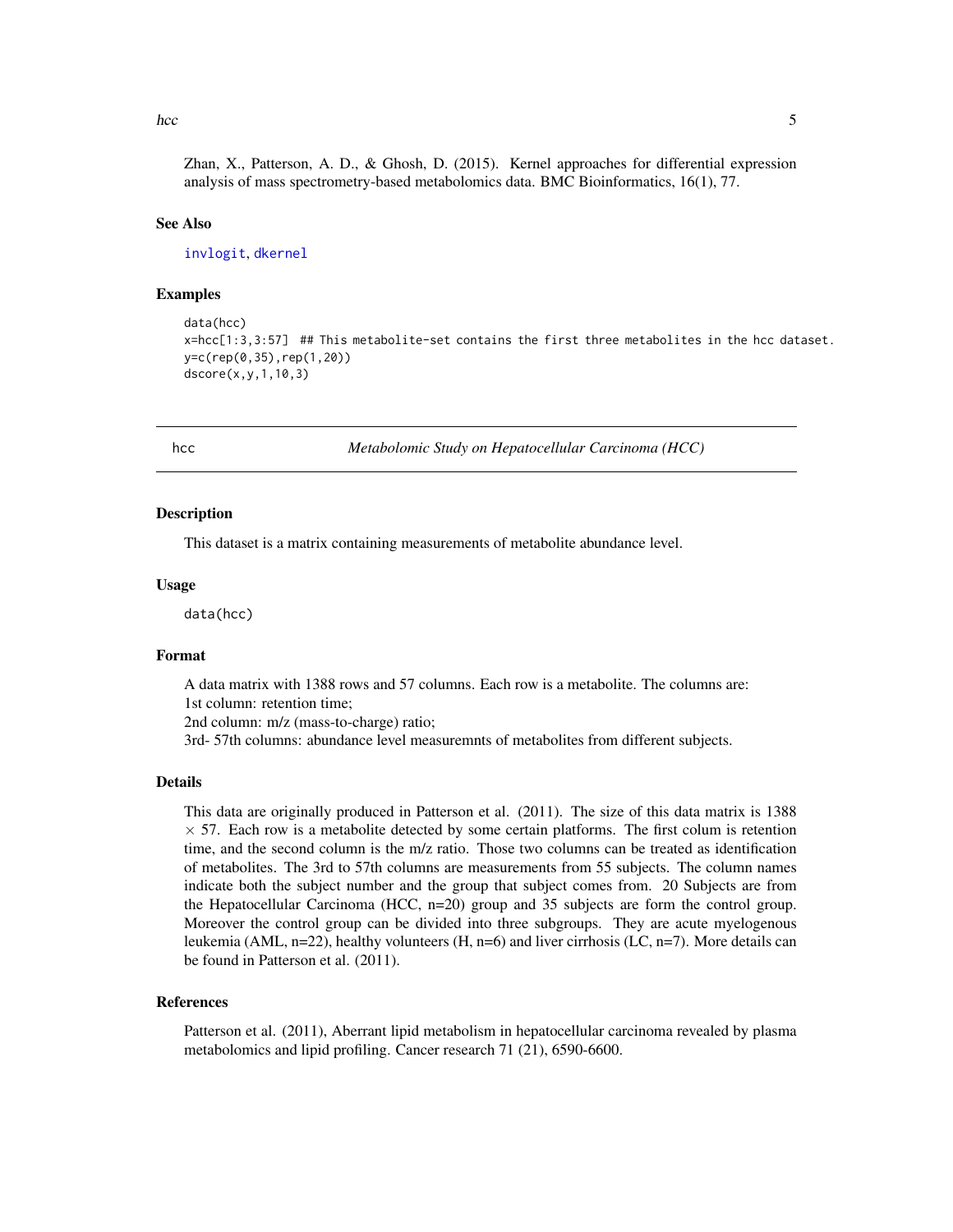## Examples

```
data(hcc)
hccpeak=hcc[,3:57]
## Deleting the first two columns. All columns in hccpeak is abundance level measurements.
pearson.group(hccpeak[1:30,],0.95)
## Grouping the first 30 metabolites in hcc dataset to form metabolite-sets.
```
<span id="page-5-1"></span>

invlogit *Inverse Logit Function*

## Description

Given a numeric object return the inverse logit of the values. This function should not be called directly in this package, but be used by other functions like dscore and sscore.

## Usage

invlogit(x)

#### Arguments

x A numerical value

### Value

An object of the same type as x containing the inverse logits of the input values.

## See Also

[dscore](#page-2-1), [sscore](#page-10-1)

## Examples

invlogit(0)

<span id="page-5-0"></span>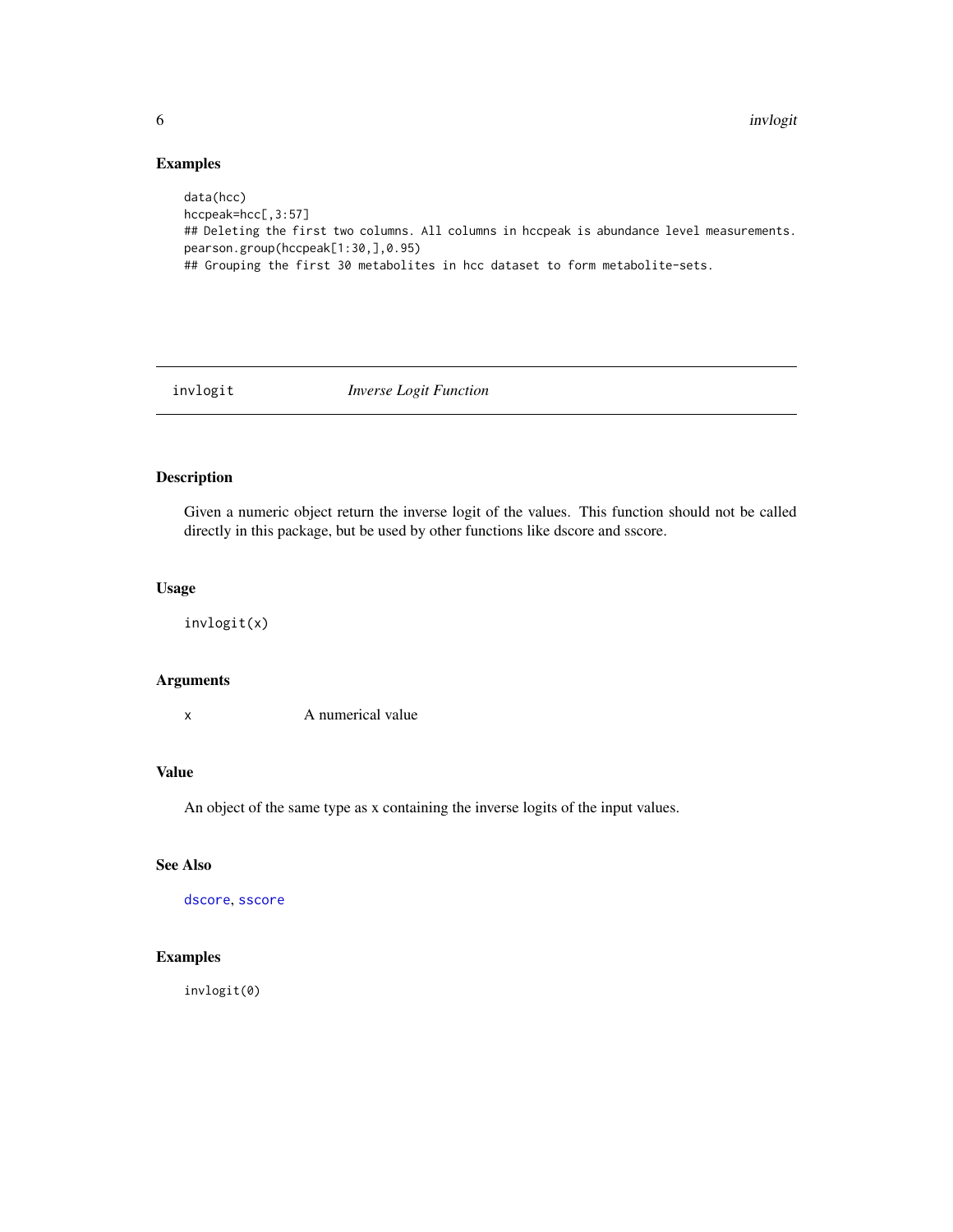<span id="page-6-1"></span><span id="page-6-0"></span>

This function calculates a distance metric between two metabolomic measurements. These measurements can be either scalers or vectors.

## Usage

mdist(x, y)

## Arguments

| X | a numerical scalar or vector of metabolomic measurements. |
|---|-----------------------------------------------------------|
|   | a numerical scalar or vector of metabolomic measurements. |

## Details

If x and y are of different dimensions, function mdist returns a value of -1, which indicates the  $mdist(x, y)$  is not defined in this scenario. When x and y have the same dimension, suppose they have p components. If  $p = 1$ , then x or y is the abundance level measurement of a single metabolite, which is a non-negative real number. If  $p > 1$ , then x or y is measurements of a metebolite-set with multiple metabolites. In this case, let  $x_i$  be the *i*th component of x, which is non-negative and denotes the abundance level measurement of the *i*th metabolite in the metabolite-set. The distance between x and y is defined as:

$$
mdist(x,y) = \sqrt{\sum_{i} I[\delta_{x_i} \neq \delta_{y_i}] + \sum_{i} (x_i - y_i)^2},
$$

where  $\delta_{x_i} = 0$  if  $x_i = 0$ , elsewise,  $\delta_{x_i} = 1$ , and  $I[\cdot]$  is the indicator function.

#### Value

This function returns a non-negative value if x and y are of the same dimension. Otherwise it returns -1.

## References

Zhan, X., Patterson, A. D., & Ghosh, D. (2015). Kernel approaches for differential expression analysis of mass spectrometry-based metabolomics data. BMC Bioinformatics, 16(1), 77.

#### Examples

 $x = c(0,1,2)$ y=c(1,0,3) z=c(0,1,2,3) mdist(x,y) mdist(x,z)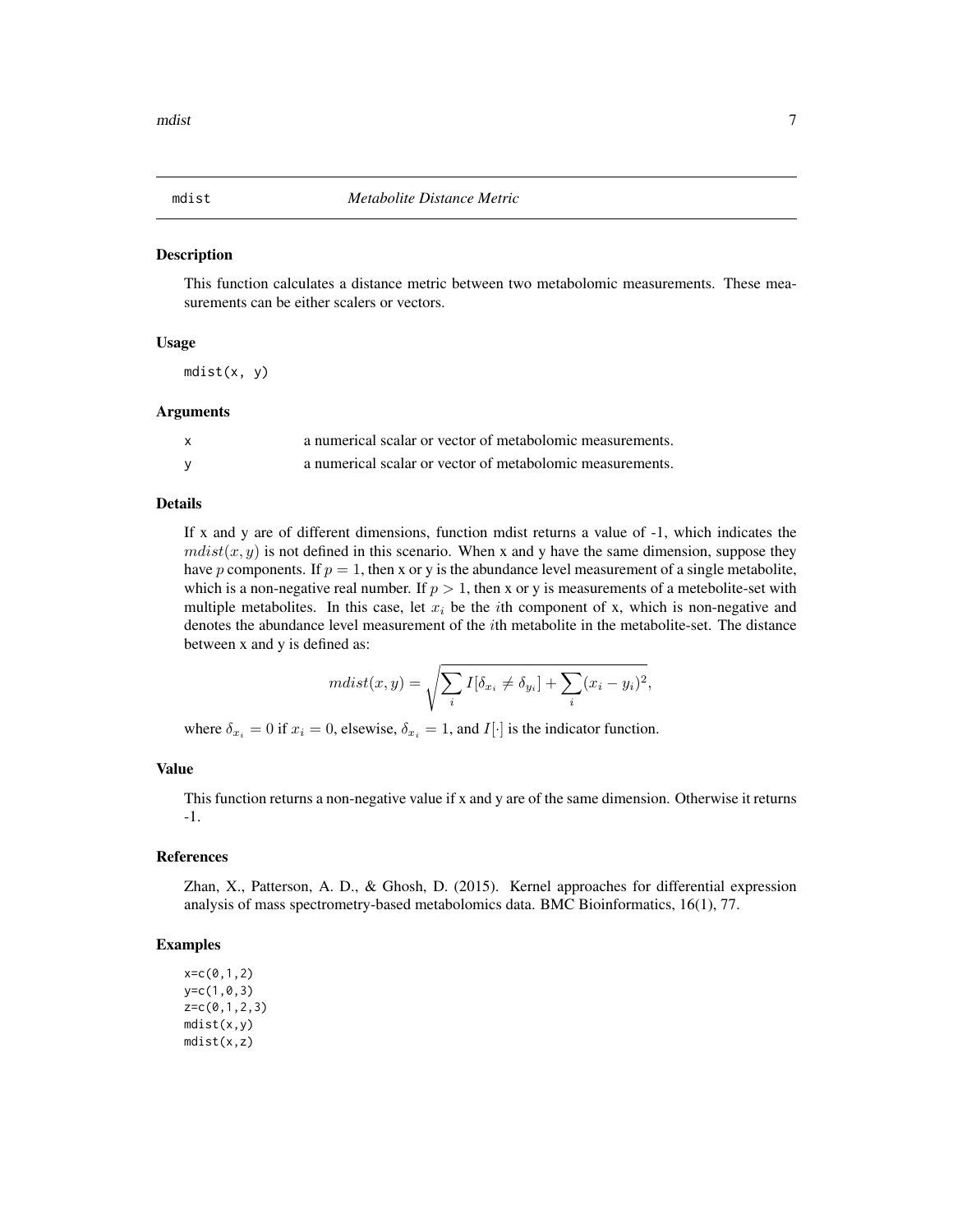<span id="page-7-0"></span>

This function forms metabolite-sets based on pairwise Pearson correlation between different metabolites.

#### Usage

pearson.group(data, threshold)

## Arguments

| data      | a matrix with each row being a metabolite and each column being a sample. |
|-----------|---------------------------------------------------------------------------|
| threshold | a threshold value for correlation coeffients.                             |

#### Details

The input data is a matrix with each row denoting a metabolites. This function groups different rows of the data matrix together based on the Pearson correlation coefficients between two rows. It works in the following way.

First, each row in the data matrix is treated as a node. If the Pearson correlation coefficient between two nodes is larger than the threshold value, then an edge is added between this two nodes. Second, all nodes which are connected (not necessary to be pairwisely connected) form a group. At the end, a vector of group labels can be obtained. The length of this vector is the same as the number of rows in the data matrix. Different rows with the same group label are in the same group. The number of distinct values in this label-vector is the number of groups.

#### Value

A vector of group labels, of the same length as the number of rows in the data matrix.

#### References

Zhan, X., Patterson, A. D., & Ghosh, D. (2015). Kernel approaches for differential expression analysis of mass spectrometry-based metabolomics data. BMC Bioinformatics, 16(1), 77.

#### Examples

```
nr=20
nc=10
x=matrix(rnorm(nr*nc),nrow=nr,ncol=nc)
pearson.group(x,0.5)
```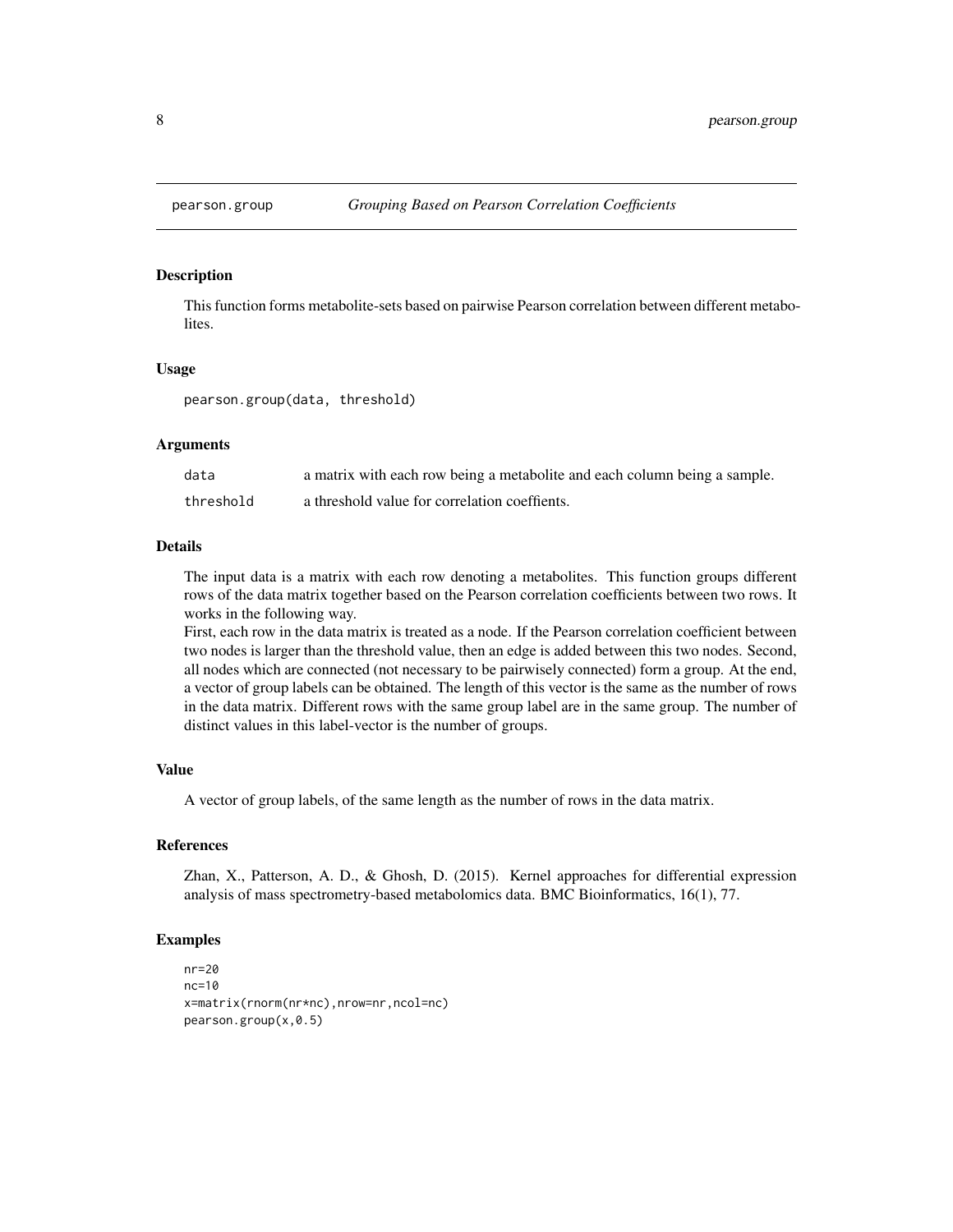<span id="page-8-1"></span><span id="page-8-0"></span>

This function defines a stratified kernel for metabolite abundance level measurements.

#### Usage

skernel(x, y, rho)

#### Arguments

| X        | a numerical scalar or vector of metabolomic measurements. |
|----------|-----------------------------------------------------------|
| <b>V</b> | a numerical scalar or vector of metabolomic measurements. |
| rho      | a positive kernel shape parameter.                        |

#### Details

This function calculates a stratified kernel function *skernel* between two metabolomic measurements x and y. Suppose the metabolite-set contains  $p$  metabolites. Then measurements x and y have p components. Let  $x_i$  be the *i*th component of x. If  $x_i = 0$ , then the *i*th metabolite in the metabolite-set is absent. If  $x_i > 0$ , then the *i*th metabolite is present and  $x_i$  measures the abundance level of the ith metabolite. Measurements x and y are said to from the same stratum if they have the same set of metabolites being absent (present). If x and y are from the same stratum, then skernel(x, y,  $\rho$ ) is assigned a Gaussian kernel with kernel parameter  $\rho$ . Otherwise skernel(x, y,  $\rho$ ) is defined to be 0. More details can be found in Zhan et al. (2015).

#### Value

A non-negative real value.

#### References

Zhan, X., Patterson, A. D., & Ghosh, D. (2015). Kernel approaches for differential expression analysis of mass spectrometry-based metabolomics data. BMC Bioinformatics, 16(1), 77.

#### Examples

```
x=c(0,0,1,2)
y=c(0,1,2,0)
z=c(0,0,3,4)## x and z are from the same stratum while x and y are not.
skernel(x,y,1)
skernel(x,z,1)
```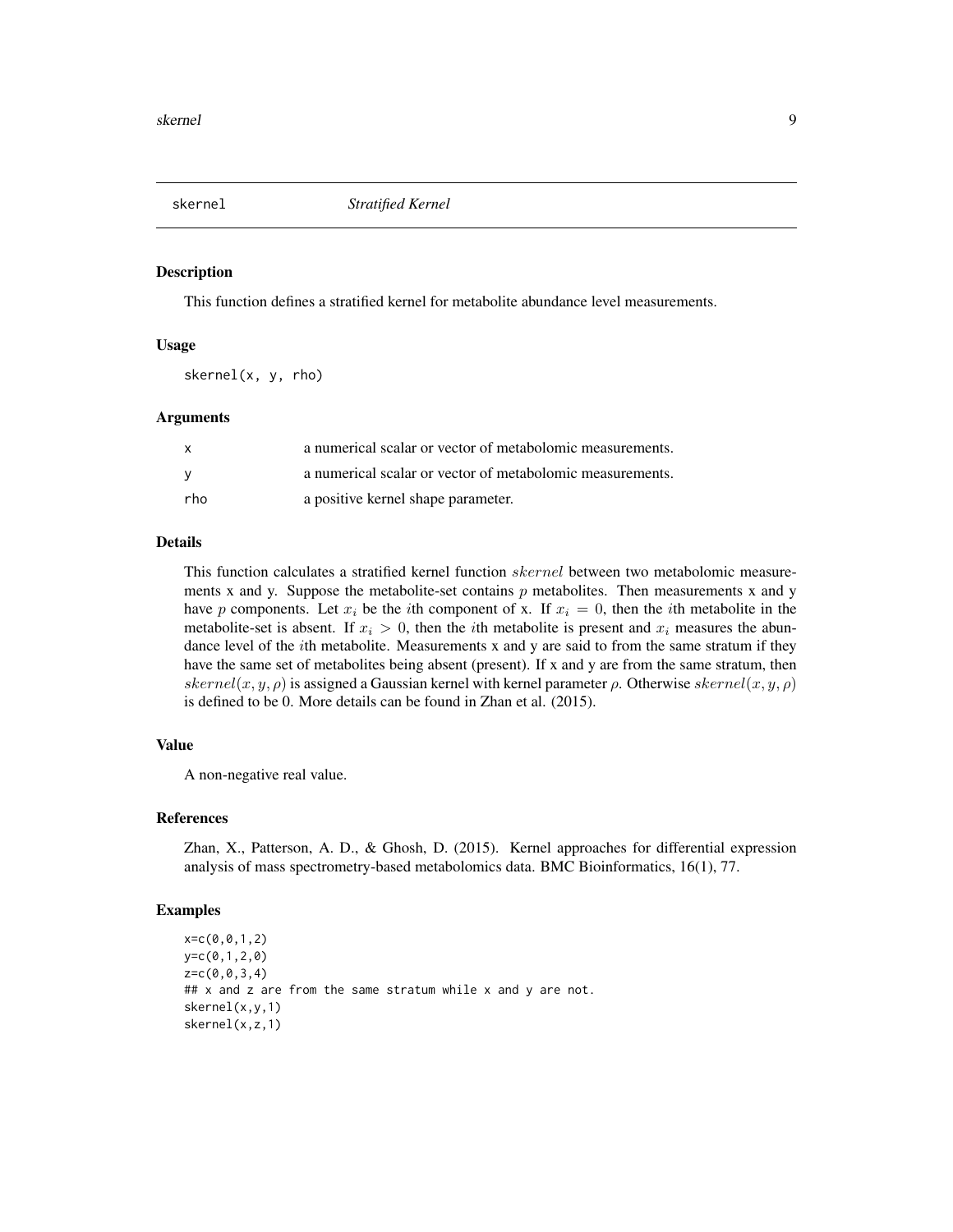<span id="page-9-0"></span>

This function forms metabolite-sets based on pairwise Spearman correlation between different metabolites.

#### Usage

spearman.group(data, threshold)

#### **Arguments**

| data      | a matrix with each row being a metabolite and each column being a sample. |
|-----------|---------------------------------------------------------------------------|
| threshold | a threshold value for correlation coeffients.                             |

#### Details

The input data is a matrix with each row denoting a metabolites. This function groups different rows of the data matrix together based on the Spearman correlation coefficients between two rows. It works in the following way.

First, each row in the data matrix is treated as a node. If the Spearman correlation coefficient between two nodes is larger than the threshold value, then an edge is added between this two nodes. Second, all nodes which are connected (not necessary to be pairwisely connected) form a group. At the end, a vector of group labels can be obtained. The length of this vector is the same as the number of rows in the data matrix. Different rows with the same group label are in the same group. The number of distinct values in this label-vector is the number of groups.

## Value

A vector of group labels, of the same length as the number of rows in the data matrix.

## References

Zhan, X., Patterson, A. D., & Ghosh, D. (2015). Kernel approaches for differential expression analysis of mass spectrometry-based metabolomics data. BMC Bioinformatics, 16(1), 77.

### Examples

```
nr=20
nc=10temp= sample(c(0,1,2,3),size=nr*nc, replace = TRUE,prob=c(0.4,0.2,0.2,0.2))x=matrix(temp,nrow=nr,ncol=nc)
spearman.group(x,0.5)
```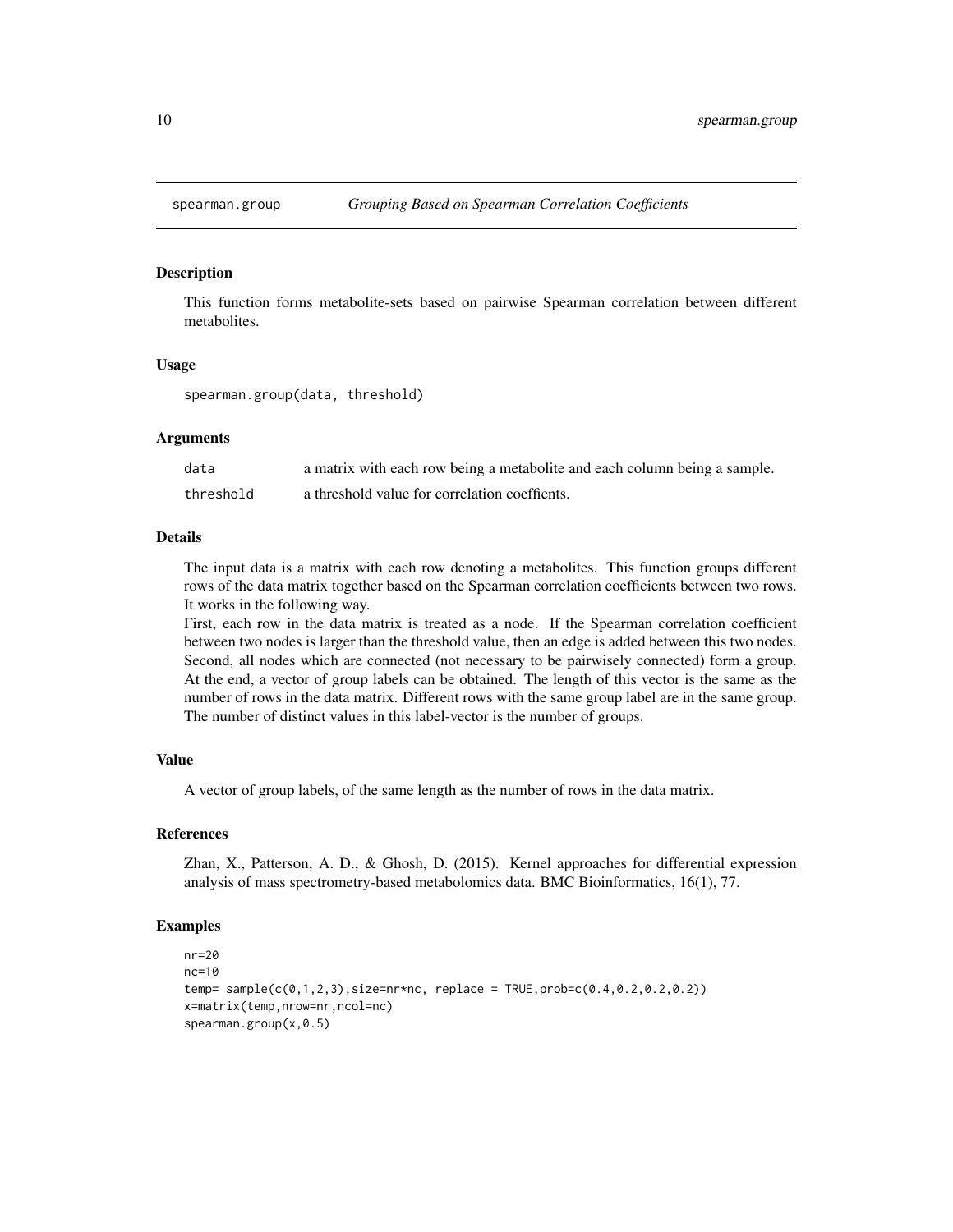<span id="page-10-1"></span><span id="page-10-0"></span>

This function test whether a metabolite-set is differential expressed using a stratified kernel-based score test.

#### Usage

sscore(x, y, lower, upper, m)

#### Arguments

| X     | numeric measurements of metabolite abundance level.                           |
|-------|-------------------------------------------------------------------------------|
| У     | 0/1 response indicating whether a subject is a case group or a control group. |
| lower | lower bound of the kernel parameter.                                          |
| upper | upper bound of the kernel parameter.                                          |
| m     | number of grid points selected in the interval [lower, upper].                |

#### Details

Let x be a  $p \times n$  matrix, where each column is a subject, y be a  $n \times 1$  0/1 vector indicating the group label. This function tests whether this  $p$ -metabolite set is differentially expressed between two groups (more details can be found in Zhan et al. (2015)). It works in the following way.

A score test can be applied when the kernel parameter  $\rho$  is known. First, fit the null logistic model  $logit(pr(y=1)) = \beta_0$  to get estimate of  $\beta_0$  as  $\hat{\beta_0}$ . Let  $\hat{\mu_0} = invlogit(\hat{\beta_0})$ . Second, The  $n \times n$  kernel matrix is calculated as  $K(\rho)_{ij} = k(x_i, x_j, \rho)$ , where  $x_i$  is *i*th column in x,  $k(\cdot)$  is the stratified kernel function skernel. Third, the test statistic  $Q(\rho)$  is calculated as

$$
Q(\rho) = (y - \hat{\mu_0})^T K(\rho)(y - \hat{\mu_0}).
$$

An standardized version  $S(\rho)$  of  $Q(\rho)$  can be calculated as  $S(\rho) = |Q(\rho) - \mu_Q|/\sigma_Q$ . More details can be found in Liu et al.(2008).

When the kernel parameter  $\rho$  is not known. Suppose it takes values in [lower, upper]. Davies (1977) and Davies (1987) proposed a test based on the process  $\{S(\rho), \rho \in [lower, upper]\}.$  This test has rejection region of the form  $\{\sup_{L\leq \rho\leq U}S(\rho)>c\}$ . Using this test, an upper-bound for the p-value is given by:

$$
\Phi(-M)+V\exp(\frac{1}{2}M^2)/\sqrt{8\pi},
$$

where  $\Phi(\cdot)$  is the cumulative distribution function of standard normal density, M is the maximum of  $S(\rho)$  over the range of  $\rho$  and  $V = |S(\rho_1) - S(lower)| + |S(\rho_2) - S(\rho_1)| + \cdots + |S(upper) - S(\rho_m)|$ is the total variation of  $S(\rho)$  over the interval [lower, upper] and  $\rho_1, \ldots, \rho_m$  are m grid points in the interval [lower, upper].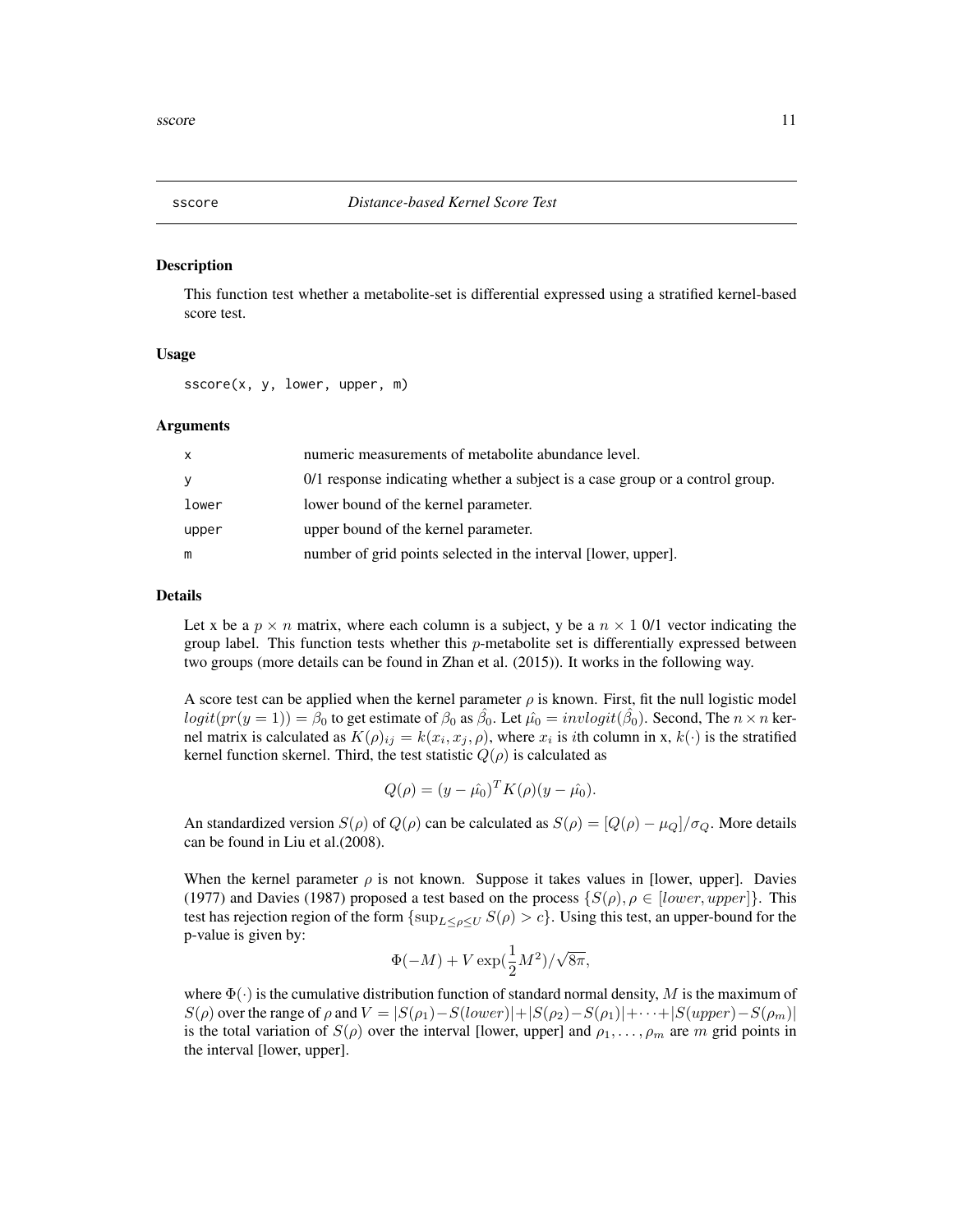## <span id="page-11-0"></span>Value

A p-value indicating whether the metabolite-set is differentially expressed or not.

## References

Davies, R. B. (1977) Hypothesis testing when a nuisance parameter is present only under the alternative. Biometrika, 64,247-254.

Davies, R. B. (1987) Hypothesis testing when a nuisance parameter is present only under the alternative. Biometrika, 74,33-43.

Liu, D., Ghosh, D., & Lin, X. (2008). Estimation and testing for the effect of a genetic pathway on a disease outcome using logistic kernel machine regression via logistic mixed models. BMC bioinformatics, 9(1), 292.

Zhan, X., Patterson, A. D., & Ghosh, D. (2015). Kernel approaches for differential expression analysis of mass spectrometry-based metabolomics data. BMC Bioinformatics, 16(1), 77.

#### See Also

[invlogit](#page-5-1), [skernel](#page-8-1)

## Examples

```
data(hcc)
x=hcc[1:3,3:57] ## This metabolite-set contains the first three metabolites in the hcc dataset.
y=c(rep(0,35),rep(1,20))
sscore(x,y,10^-3,10^3,10)
```
tr *Trace of A Matrix*

#### Description

This function calculates the trace of a given numeric square matrix. This function should not be called directly in this package. It is called by other functions like dscore and sscore.

## Usage

tr(X)

#### Arguments

X A square matrix

## Value

A numeric value which is the sum of the values on the diagnonal.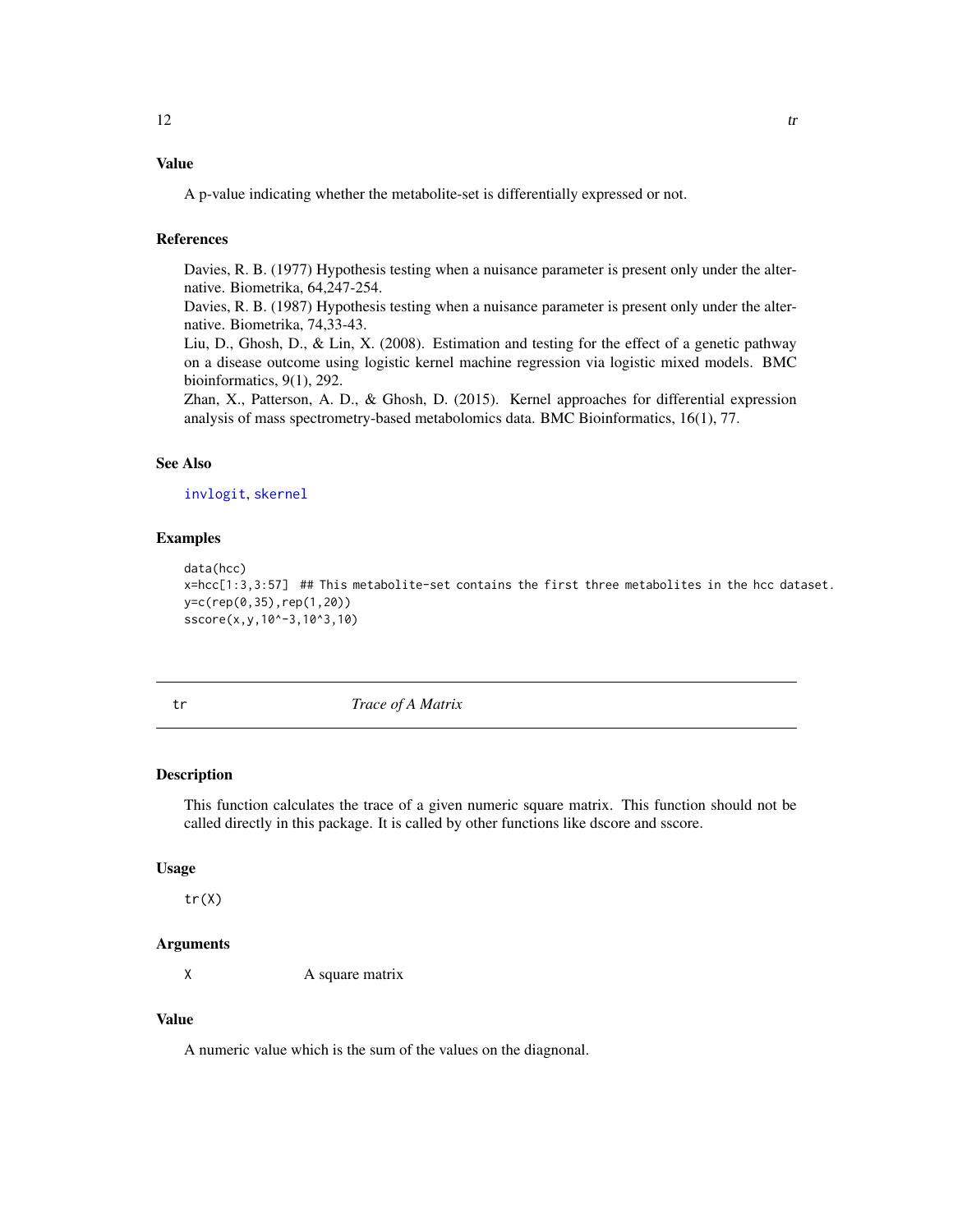<span id="page-12-0"></span>

## See Also

[dscore](#page-2-1) , [sscore](#page-10-1)

## Examples

A=matrix(seq(1:9),nrow=3,ncol=3) tr(A)